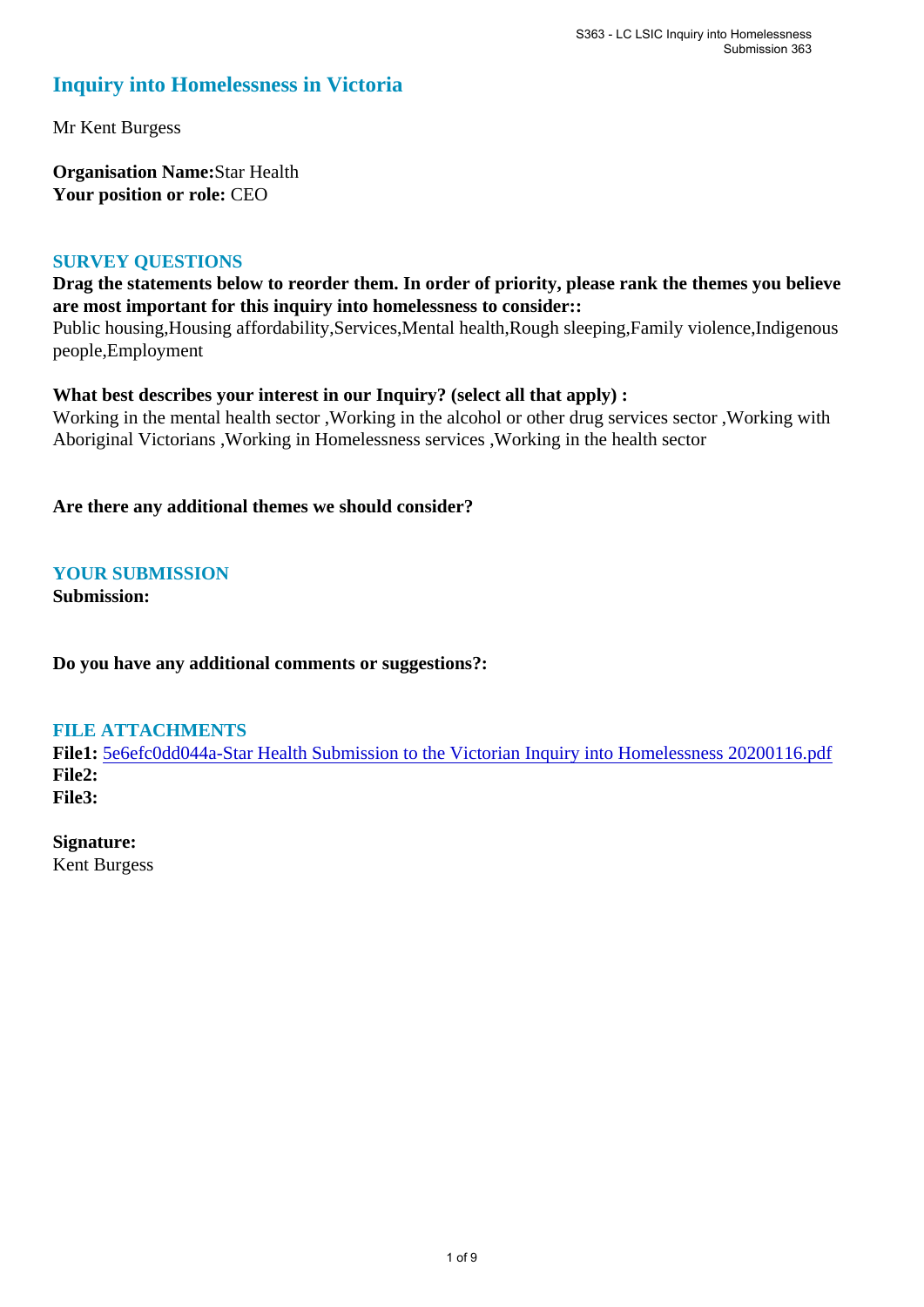



## **Submission to the**

# **Inquiry into Homelessness in Victoria**

**March 2020**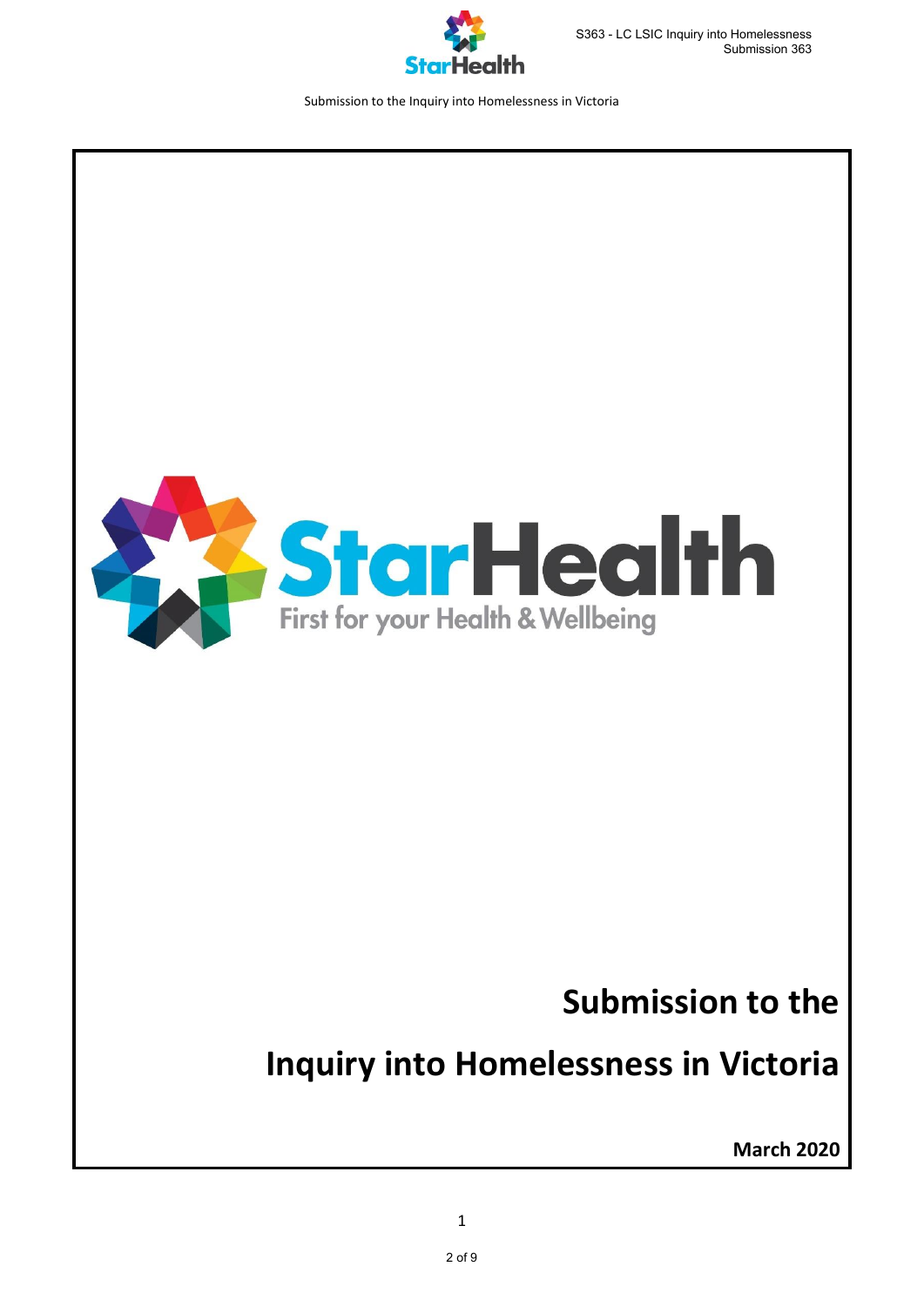

#### **RE: Submission to Inquiry into Homelessness in Victoria**

Dear Committee Members,

Thank you for the opportunity to provide a submission to the Inquiry into Homelessness in Victoria.

Star Health believes that this Inquiry provides a unique opportunity to consider the many factors impacting on homelessness in Victoria which need to be urgently addressed, and to reshape policy and program responses to better support people experiencing homelessness.

Star Health is a major provider of primary health and community services across the inner and middle south of Melbourne. We offer a variety of services including in the areas of: homelessness, mental health, alcohol and other drugs, GP, dental, allied health, Indigenous health, and family violence.

Star Health has a strong focus on social justice, and specialist expertise in engaging high risk and hard to reach populations, including those experiencing homelessness. We also engage in community building and health promotion activities to build the health and wellbeing of our local communities.

Please find attached our submission to the Inquiry, which has been developed in consultation with our staff.

If any aspect of this submission requires clarification, please contact me at the Star Health office on (03) 9525 1300.

Yours sincerely,

**Kent Burgess Acting Chief Executive Officer** Star Health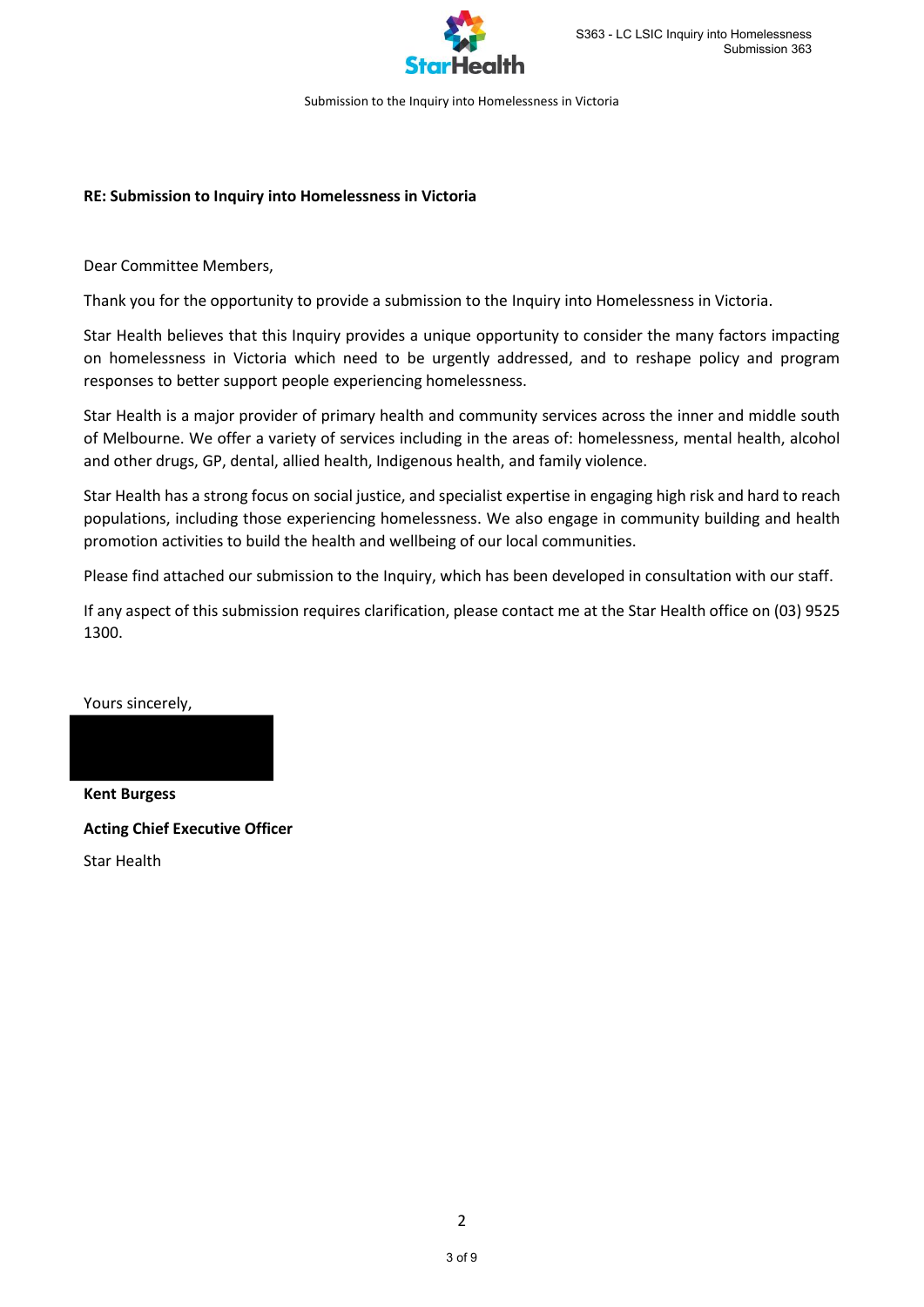

## **Introduction**

Star Health is a leading not-for-profit provider of primary health and community services in the inner south of Melbourne and surrounds. Operating from a social model of health, we provide a comprehensive range of holistic, wrap-around services including GP, dental, allied health, mental health, alcohol and other drugs, Indigenous health, aged care, homelessness and family violence. In working towards our vision of *Health and wellbeing for all*, Star Health has a strong focus on social justice, and specialist expertise in engaging, supporting and advocating for our most vulnerable community members, including those experiencing homelessness. We also engage in community building and health promotion activities to build the health and wellbeing of our local communities.

Star Health is one of the state-wide network of community health services registered under the *Health Services Act (1988).* This network of community health providers covering the entire state deliver a comprehensive range of health programs in partnership with local communities. Community health services such as Star Health are a key part of the health system.

Star Health recognises that homelessness is a very significant issue and is on the increase in the local communities that we serve, including in the City of Port Phillip and the City of Stonnington. It is seen more overtly now on our streets. People experiencing homelessness may appear more acutely mentally unwell or substance affected, and their behaviour and psychological issues may be evident in a public setting. This can cause distress to those experiencing homelessness; it can also be unsettling for others witnessing it in the community.

This submission outlines Star Health's response to the Terms of Reference for the Inquiry, based on available evidence and observations of staff who work with people experiencing homelessness in our local communities, and provides recommendations for the Committee's consideration.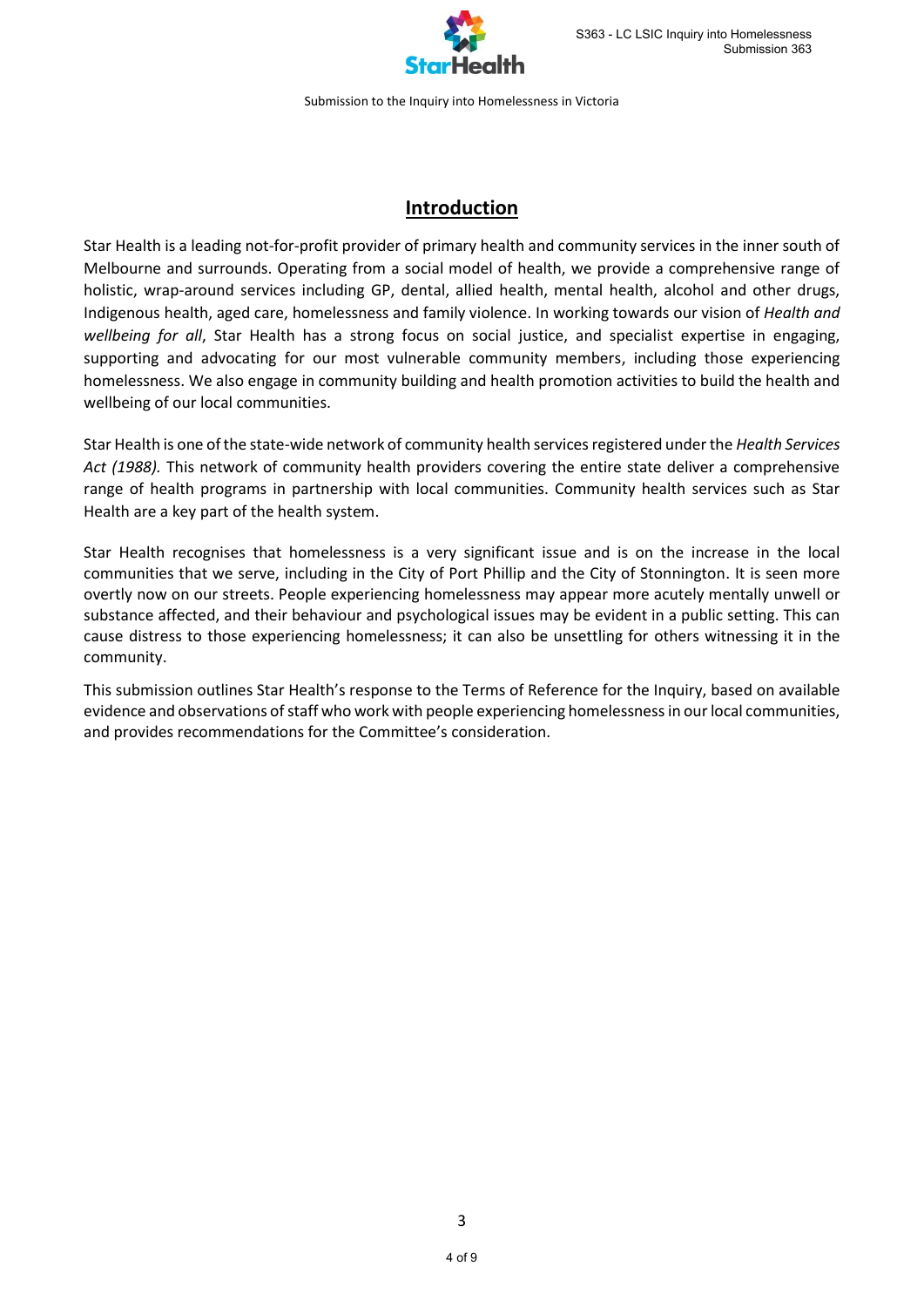

## **Terms of Reference item 1: Provide an independent analysis of the changing scale and nature of homelessness across Victoria**

Star Health staff have observed a substantial increase in the number of people sleeping rough or experiencing homelessness on the streets within their catchments, with significant mental health, drug and alcohol issues; these factors can contribute to this population also displaying serious anti-social behaviour. Star Health opened a new site on Fitzroy street in early 2019. Staff there experience frequent stark reminders of homelessness, often on their doorstep.

There is a hidden secondary type of homelessness which is often forgotten. This relates to the many disadvantaged people who have no option but to utilise temporary housing facilities, including rooming and boarding houses. Whilst there are many community rooming houses which are well managed and regulated by their overarching organisations, some private ones are not. Despite significant regulatory improvements some residents of private rooming and boarding houses report that this type of accommodation can be dangerous and dirty which can cause further distress and be harmful to their mental health.<sup>1</sup>

Despite this, as rooming and boarding houses are often one of the few temporary housing options for disadvantaged people, they are still needed. The ongoing gentrification and development of suburbs is causing rooming house and crisis accommodation closures and forcing more people into homelessness. Closures in St Kilda alone over the past 12 months include the Claire Castle Hotel and rooming houses in Barkly Street, and the Beach House in Little Grey Street. In response to closures, local service providers – including Star Health have worked collaboratively in an attempt to try and provide some temporary shelter for these residents. But as already identified, options are limited and becoming more so. This increase in workload has seen Star Health staff feeling at times overwhelmed by the scale of the problem. In addition, there is an increase in private landlords overcrowding tenants in inappropriate share conditions to take advantage of the lack of housing options.

Star Health has also seen an increase in the number of clients who have been homeless for longer periods of time, due to the lack of affordable public and private housing in the area. Newstart is an inadequate income for these types of clients. Accommodation costs alone take a large portion of this income and little remains to cover items such as food, medication, medical needs, transport, clothing.

The inability to gain access to safe housing, within a reasonable time frame, has resulted in clients having to 'couch surf,' sleep in cars, sleep rough on the streets, or become residents in private hotels/motels and caravan parks. The longer the time spent in these temporary locations, the more disaffected clients become. This then impacts on a client's motivation to engage with homelessness services. They see support as futile.

<sup>1</sup> Goodman, R., Nelson, A., Dalton, T., Cigdem, M., Gabriel, M. and Jacobs, K., 2013, *The experience of marginal rental housing in Australia*, AHURI Final Report No.210. Melbourne: Australian Housing and Urban Research Institute, p 25, <https://www.ahuri.edu.au/ data/assets/pdf\_file/0018/2196/AHURI\_Final\_Report\_No210\_The-experience-of-marginal-rental-housing-in-

**.** 

[Australia.pdf](https://www.ahuri.edu.au/__data/assets/pdf_file/0018/2196/AHURI_Final_Report_No210_The-experience-of-marginal-rental-housing-in-Australia.pdf)>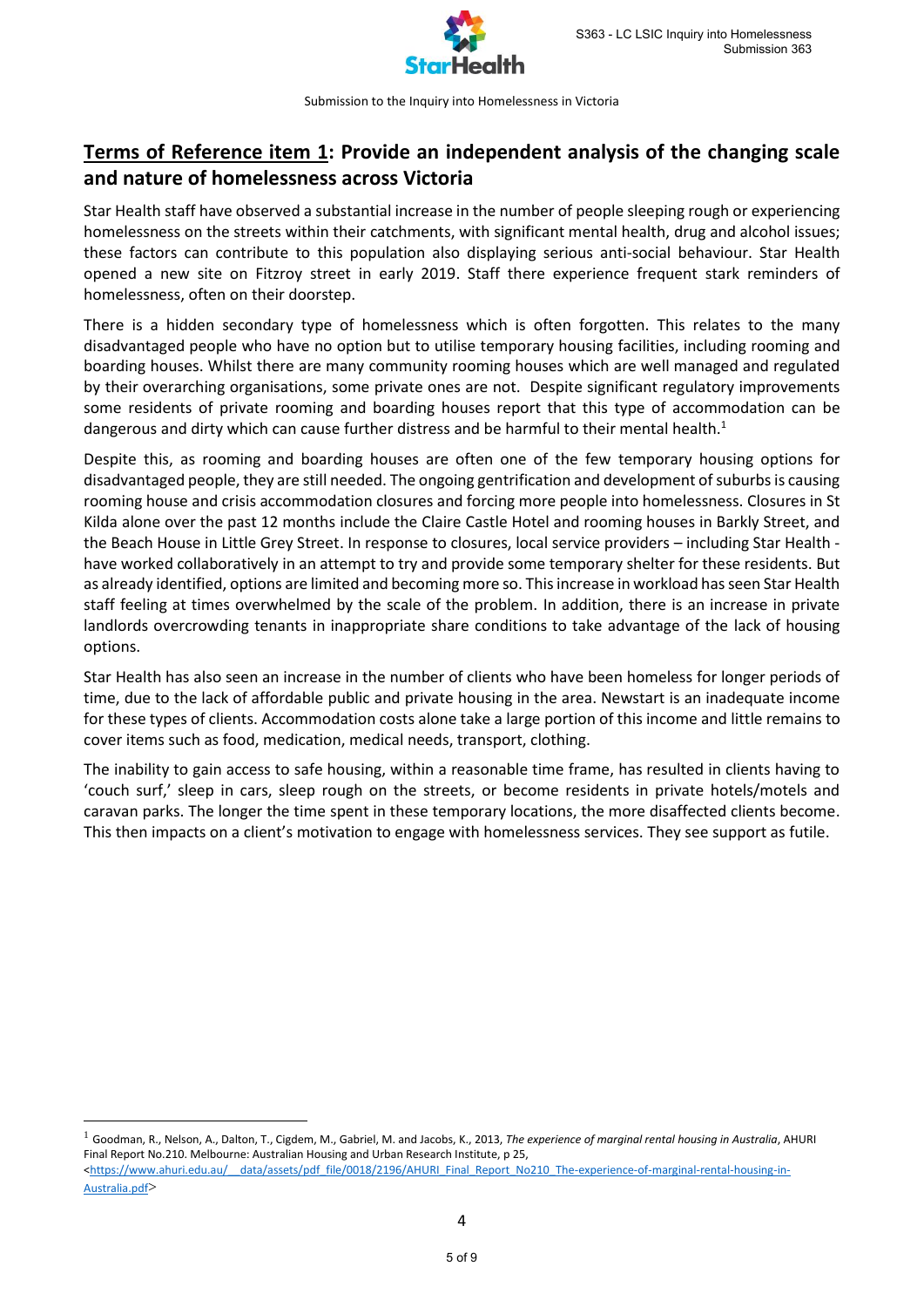

## **Recommendations**

- **1.1 Community outreach/assertive case management** Mechanisms such as 'community outreach' and 'assertive case management' are incredibly important. They help in identifying our local homeless population, building relationships with this target group and linking them to appropriate services and supports, that may otherwise not be possible. Services such as these should be expended.
- **1.2 Regulation and monitoring of rooming houses** Improved regulation and monitoring of conditions and safety of all rooming houses and boarding/share environments is required to protect those who rely on this form of accommodation.
- **1.3 Crisis accommodation** Greater funding of crisis accommodation to ensure that those in need can access their basic human right to shelter.

## **Terms of Reference Item 2: Investigate the many social, economic and policy factors that impact on homelessness**

#### *SOCIAL*

It is a well-known fact that many of those experiencing homelessness also experience other issues including: poverty, mental health issues, substance abuse and addiction. They may also work in street-based sex work or be escaping family violence. Some have also experienced incarceration. These factors can create a poverty cycle, where those experiencing homelessness become disenfranchised due to an absence of hope.

The connection between poverty and mental illness is acknowledged by the World Health Organisation<sup>2</sup>, as well as research that indicates that among the poorest one-fifth of Australians, 1 in 4 people have psychological distress at a high/very-high level, compared to about 1 in 20 people in the richest one-fifth of Australians.<sup>3</sup> Importantly, poverty can be a cause of, or a result of, poor mental health.<sup>4</sup>

Research has demonstrated that trauma rewires the brain<sup>5</sup>. This makes it difficult for many suffering from homelessness to adapt quickly and make well informed decisions. Many of those experiencing homelessness are not employment ready or unable to independently find work due to the trauma they have experienced, often needing the support of caseworkers.

Access to secure safe housing, including for people who have experienced trauma and have mental illness, is a basic human right. Without suitable accommodation other issues that impact people experiencing homelessness cannot be addressed and supported. Services cannot be wrapped around them if they lack stable and secure housing. Star Health is also aware that some women have had no choice in having to return to violent domestic situations due to the limited number of safe houses available (or other suitable options).

Many unwell homeless clients have hospitalization episodes usually related to the need for crisis psychological and medical assessment. This offers an ideal opportunity for services to collaborate and wrap community and

<sup>2</sup>World Health Organisation 2014, *Social Determinants of Mental Health,* retrieved 20 June 2019, p.8,

 $\overline{a}$ 

[<https://apps.who.int/iris/bitstream/handle/10665/112828/9789241506809\\_eng.pdf;jsessionid=2FE04F59C886736CB34C04C7446B1014?sequence=](https://apps.who.int/iris/bitstream/handle/10665/112828/9789241506809_eng.pdf;jsessionid=2FE04F59C886736CB34C04C7446B1014?sequence=1)  $1$  p.8

3 Isaacs, A, Enticott, J, Meadows, G, Inder, B, 2018, 'Lower Income Levels in Australia Are Strongly Associated With Elevated Psychological Distress: Implications for Healthcare and Other Policy Areas', *Front Psychiatry*, vol.9, p.536, [<https://www.ncbi.nlm.nih.gov/pmc/articles/PMC6213368/>](https://www.ncbi.nlm.nih.gov/pmc/articles/PMC6213368/) <sup>4</sup> Murali, V, & Oyebode, F 2004. 'Poverty, social inequality and mental health', *Advances in Psychiatric Treatment,* vol.10, no*.*3, pp.216-224, [<https://www.cambridge.org/core/journals/advances-in-psychiatric-treatment/article/poverty-social-inequality-and-mental](https://www.cambridge.org/core/journals/advances-in-psychiatric-treatment/article/poverty-social-inequality-and-mental-health/39E6EB94B44818EDE417F181AC300DA4)[health/39E6EB94B44818EDE417F181AC300DA4>](https://www.cambridge.org/core/journals/advances-in-psychiatric-treatment/article/poverty-social-inequality-and-mental-health/39E6EB94B44818EDE417F181AC300DA4)

 $5$  Mike McRae, Science Alert: Scientists have discovered how traumatic experiences actually rewire the brain, 8 February 2018, [<https://www.sciencealert.com/hippocampus-inhibition-pathways-prefrontal-cortex-post-traumatic-stress-disorder-relapses>](https://www.sciencealert.com/hippocampus-inhibition-pathways-prefrontal-cortex-post-traumatic-stress-disorder-relapses)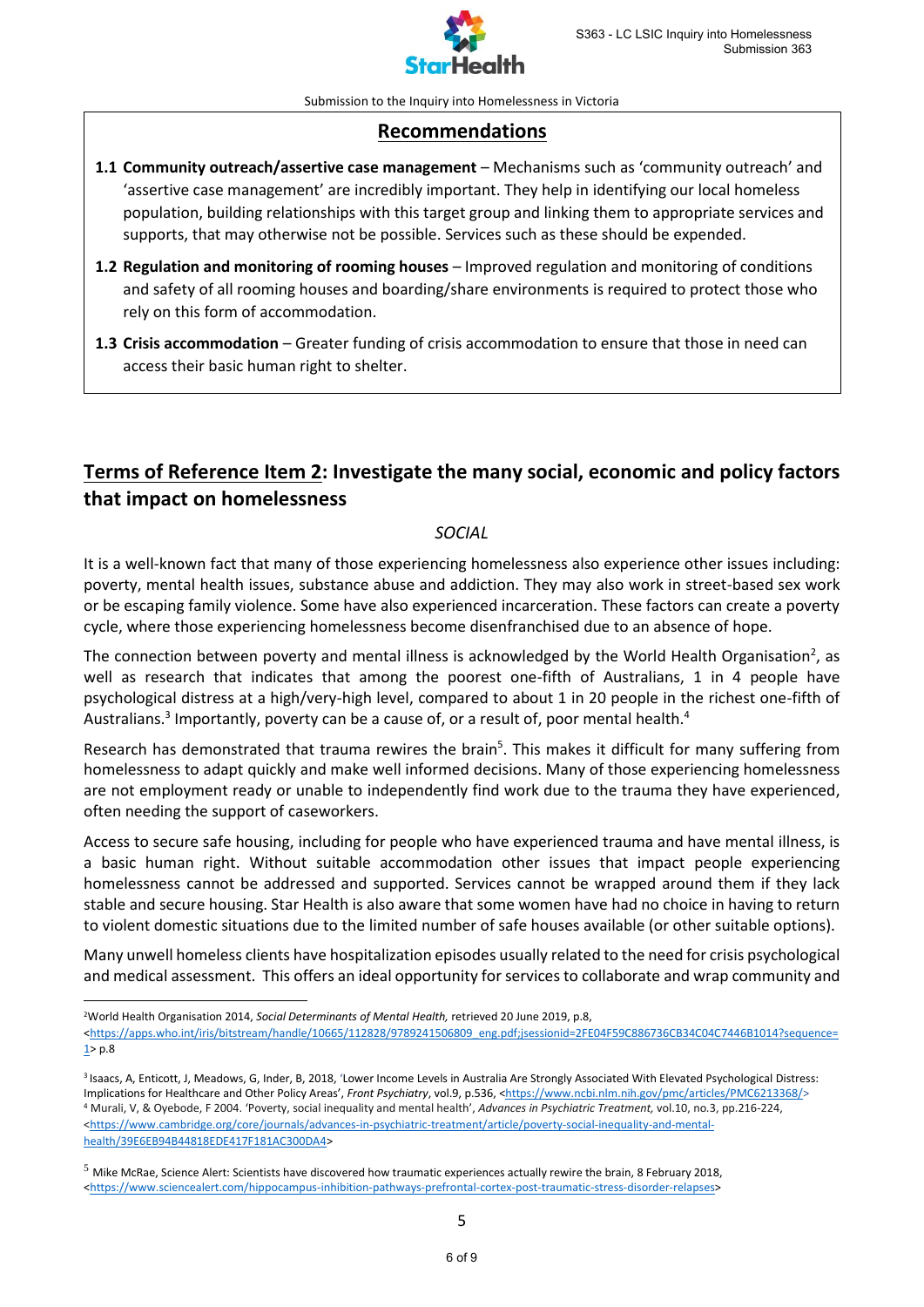

acute services around these people and provide ongoing support. However, they are often discharged back into homelessness, or to rooming houses with little communication to a community health service who may already be involved with a client. This is a missed valuable opportunity to improve the continuity of care of this population.

#### *ECONOMIC*

Today's economic uncertainty, which has caused employment insecurity, means there are even fewer employment options for those who: have experienced severe trauma, or suffer with debilitating mental health conditions; or lack life experiences due to a number of possible circumstances, which is the case for many people experiencing homelessness.

There is a pattern whereby welfare services are limited in their ability to fully assist clients experiencing crisis who have become homeless, simply because there is an inadequate supply of housing. Without a residential address, it is impossible to fully establish all the services a person needs as there is quite simply nowhere to send a service to.

There is evidence that hospital admissions for mental health can be substantially reduced when housing is coupled with support, such as case management.<sup>6</sup> The provision of appropriate supportive housing can be expensive up front, but Star Health's experience working with people experiencing homelessness (with nomination rights to several housing units) is that those clients who move to those units, with continued support mental health specialists, do stabilise and go on to live productive lives. This reduces their need for service provision from Star Health and the broader service system. Many of them manage their health and wellbeing for years (or indefinitely) without significant support from the system.

#### *POLICY*

Newstart is not enough. The reality is Australia's Newstart allowance of \$559 a fortnight, and the Youth Allowance of \$462 a fortnight creates poverty. For those fortunate enough to receive a disability support pension income of \$850 a fortnight, poverty is less of an issue.

Whilst there are some rooming houses which are well managed and regulated by their overarching organisations, some appear not to be not. Undesirable living conditions have been encountered by Star Health staff. The poverty cycle continues for many tenants as numerous unscrupulous proprietors get away with illegal activity and are not adequately regulated or monitored by the authorities. Clients sleeping rough frequently inform Star Health they feel safer out on the streets than in rooming houses.

For older people the My Aged Care (MAC) portal is an obstacle; it is a complex and confusing access point for service provision particularly for this client group. If you are over 50 years old and homeless or Aboriginal and Torres Strait Islander, you may not have access to a phone, let alone a computer for website service requests. The MAC portal is not the right fit for this client group who require easier avenues to services and an intensive case management model to assist them to transfer into other referred programs with ease and most importantly flexibility.

There is no a quick fix once support is engaged. It takes time for staff to develop a rapport with their clients. It can often be hard to locate them due to the lack of reliable and affordable accommodation. There needs to be better coordination of services so that different services can work together to support clients.

The State Government has invested in Rough Sleeping Initiatives (RSI) to support hotspots of rough sleeping which have been welcomed and critical. However, there remains a significant gap between what the RSIs offer and what Clinical Mental Health Services (including their Homeless Psychiatric Teams) provide in terms of assertive outreach and ongoing case management and psychosocial support. RSIs do not have the professional mental health expertise and Clinical Services do not have the ongoing assertive engagement capacity. Assertive Mental Health Outreach with professional mental health staff using a psychosocial case

<sup>6</sup> Australian Housing and Urban Research Institute 2016, *What are the health, social and economic benefits of providing public housing and support to*  formerly homeless people?, p.13, [<https://www.ahuri.edu.au/research/final-reports/265>](https://www.ahuri.edu.au/research/final-reports/265)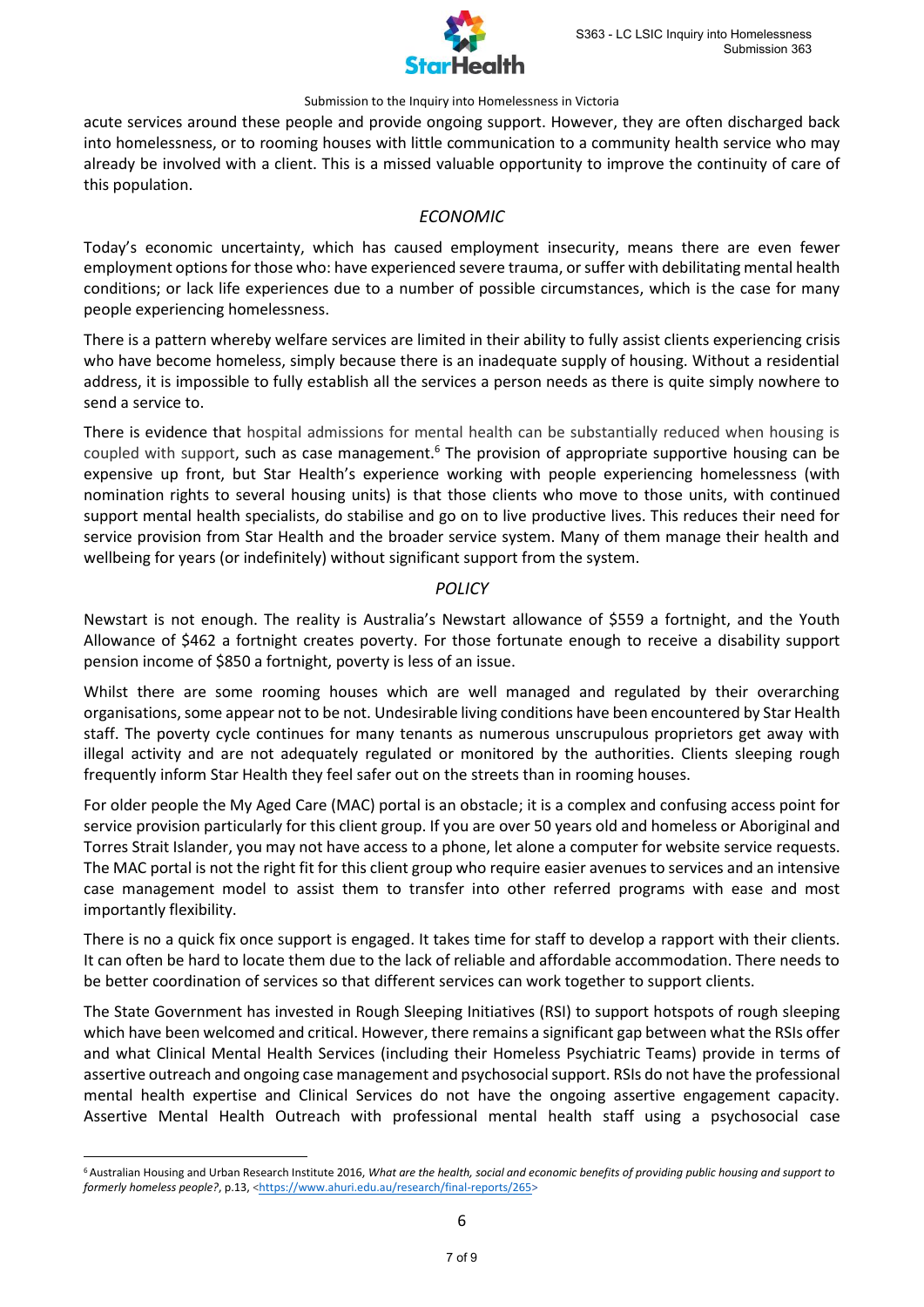

management model of low threshold engagement is urgently required to work with those experiencing mental illness and chronic primary and secondary homelessness.

## **Recommendations**

- **2.1 A commitment to Housing First principles** Safe, appropriate and affordable housing is crucial to health and wellbeing, including mental wellbeing.<sup>1</sup> Housing First recognises housing is a precondition for mental health care, and indeed, as a necessary component of that healthcare.
- **2.2 Maintaining a broad range of housing options** Ceasing the of closure of rooming houses, Supported Residential Services and private hotels and investing in new housing with support models.
- **2.3 Improved regulation of rooming houses** Increased resources into investigation is urgently needed into the commonly reported unscrupulous behaviour of proprietors in unregulated (and some registered) rooming houses.
- **2.4 Victorian Government needs to advocate** for changes or alternatives to My Aged care to improve access to aged care services for those experiencing homelessness or those at risk of homelessness**.**
- **2.5 Mental health Assertive outreach workers** Urgent need for experienced mental health specific outreach workers.
- **2.6 Increased investment in homelessness staffing levels** Increased demand on homeless services has equated to strained staff capacity. Staff feel unable to meet the complex needs associated with an increase in homelessness. We need more staff to meet client demand.
- **2.7 Victorian Government continue to advocate** for an increase in the Newstart allowance.

## **Terms of Reference Item 3: Identify policies and practices from all levels of government that have a bearing on delivering services to the homeless**

Should a person who is experiencing homelessness be housed and deemed eligible for a Home Care Package (HCP), it is often required at a level 3 or 4 due to their complex issues. Level 1 or 2 is usually insufficient. Many clients are waiting for a HCP level 3 or 4 for well over 12 months on the new national system. They require intensive case management support in the meantime to help keep their housing, lifestyle, health and welfare managed. Therefore, more case management programs and/or community health nursing programs for this gap is urgently required as a referral pathway in order to maintain a consistent level of service to these clients.

People within the Star Health's target population who are eligible for NDIS require an intensive case management framework to support them to obtain and maintain NDIS services. The option of NDIS "service coordination" is very challenging and not clearly aligned with our client needs. Very often this cohort of clients, who are deemed eligible, have serious mental health issues and/or acquired brain injuries. They are unable to understand the NDIS premise, cope with navigating its system, its costing structure and general complexity without ongoing case management support. Intensive case management programs and/or flexible community health nursing and allied health programs, which could step into this role, deserve the same recognition and fee payment structure to support these types of people under NDIS as other services already approved under this new national program. If these programs were available this would provide excellent referral pathways for our clients. Although NDIS could well benefit this group, it is unlikely to succeed with this population without the correct supports in place to make it work.